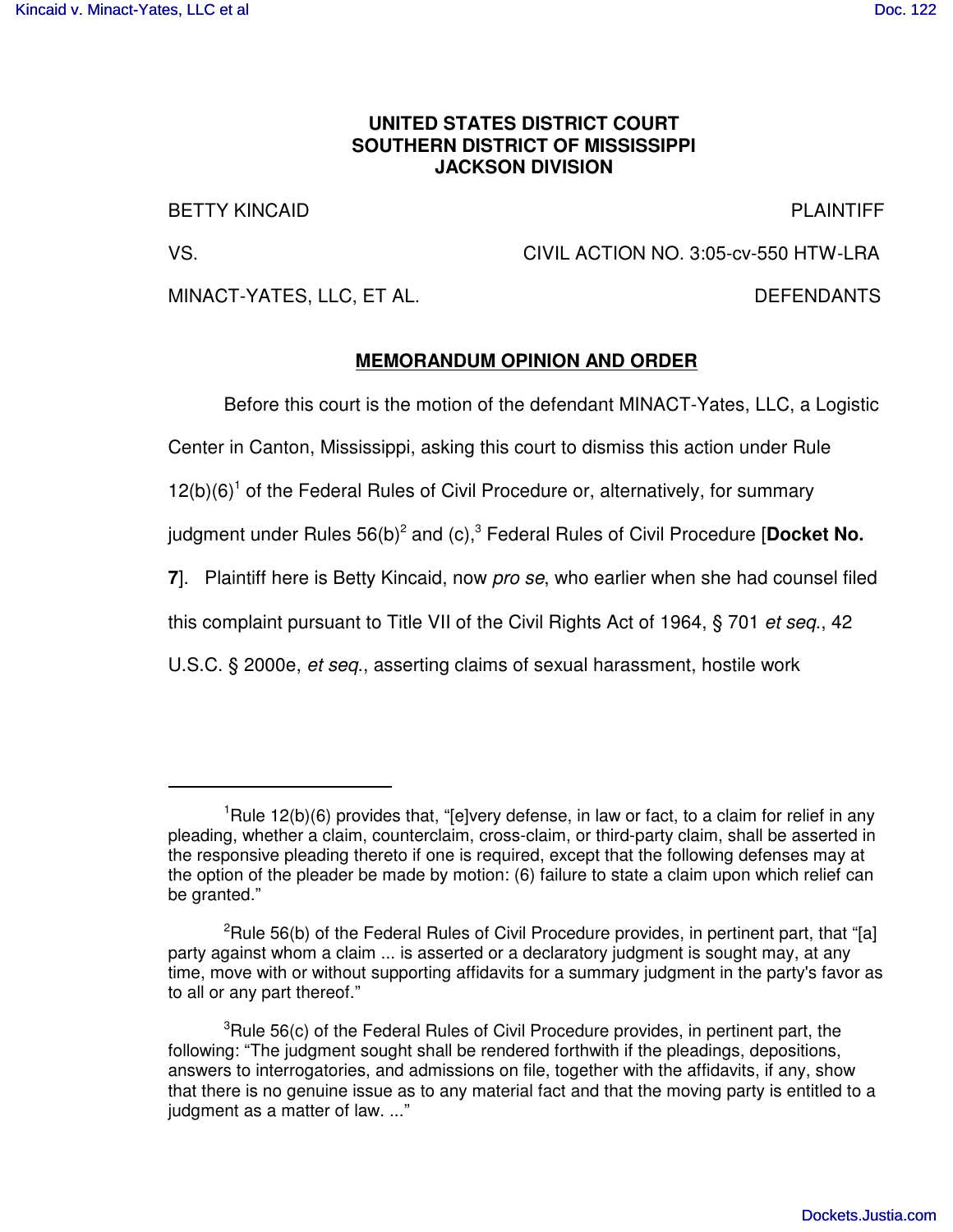environment, and retaliation.<sup>4</sup> Additionally, asserting supplemental jurisdiction under Title 28 U.S.C. § 1367(a),<sup>5</sup> she alleges a state law claim of intentional infliction of emotional distress.

Plaintiff's complaint names as defendants Bill Sloan, Robert McNemar and

MINACT-Yates, LLC. Pursuant to a stipulation between the parties, the individual

defendants Bill Sloan and Robert McNemar have been dismissed from this lawsuit

with prejudice. The motion now before the court to dismiss or, alternatively, for

summary judgment is being urged by the remaining defendant MINACT-Yates, LLC.

This court's jurisdictional grant is federal question jurisdiction as codified at Title 28 U.S.C. § 1331,<sup>6</sup> and for civil rights jurisdiction at Title 28 U.S.C. § 1343.<sup>7</sup> This court's jurisdiction over this dispute also is provided by § 706(f)(3) of Title VII which

<sup>4</sup>The plaintiff filed her complaint with the Equal Employment Opportunity Commission ("EEOC") on December 3, 2004. This lawsuit was filed on September 9, 2005, after the plaintiff received a Right-to-Sue letter from the EEOC on June 9, 2005.

<sup>5</sup>Title 28 U.S.C. § 1367(a) provides that, "[e]xcept as provided in subsections (b) and (c) or as expressly provided otherwise by Federal statute, in any civil action of which the district courts have original jurisdiction, the district courts shall have supplemental jurisdiction over all other claims that are so related to claims in the action within such original jurisdiction that they form part of the same case or controversy under Article III of the United States Constitution. Such supplemental jurisdiction shall include claims that involve the joinder or intervention of additional parties."

 $6$ Title 28 U.S.C. § 1331 provides that, "[t]he district courts shall have original jurisdiction of all civil cases arising under the Constitution, laws, or treaties of the United States."

Title 28 U.S.C. § 1343(a)(3) provides that, "[t]he district courts shall have original jurisdiction of any civil action authorized by law to be commenced by any person: (3) To redress the deprivation, under color of any State law, statute, ordinance, regulation, custom or usage, of any right, privilege or immunity secured by the Constitution of the United States or by any Act of Congress providing for equal rights of citizens or of all persons within the jurisdiction of the United States."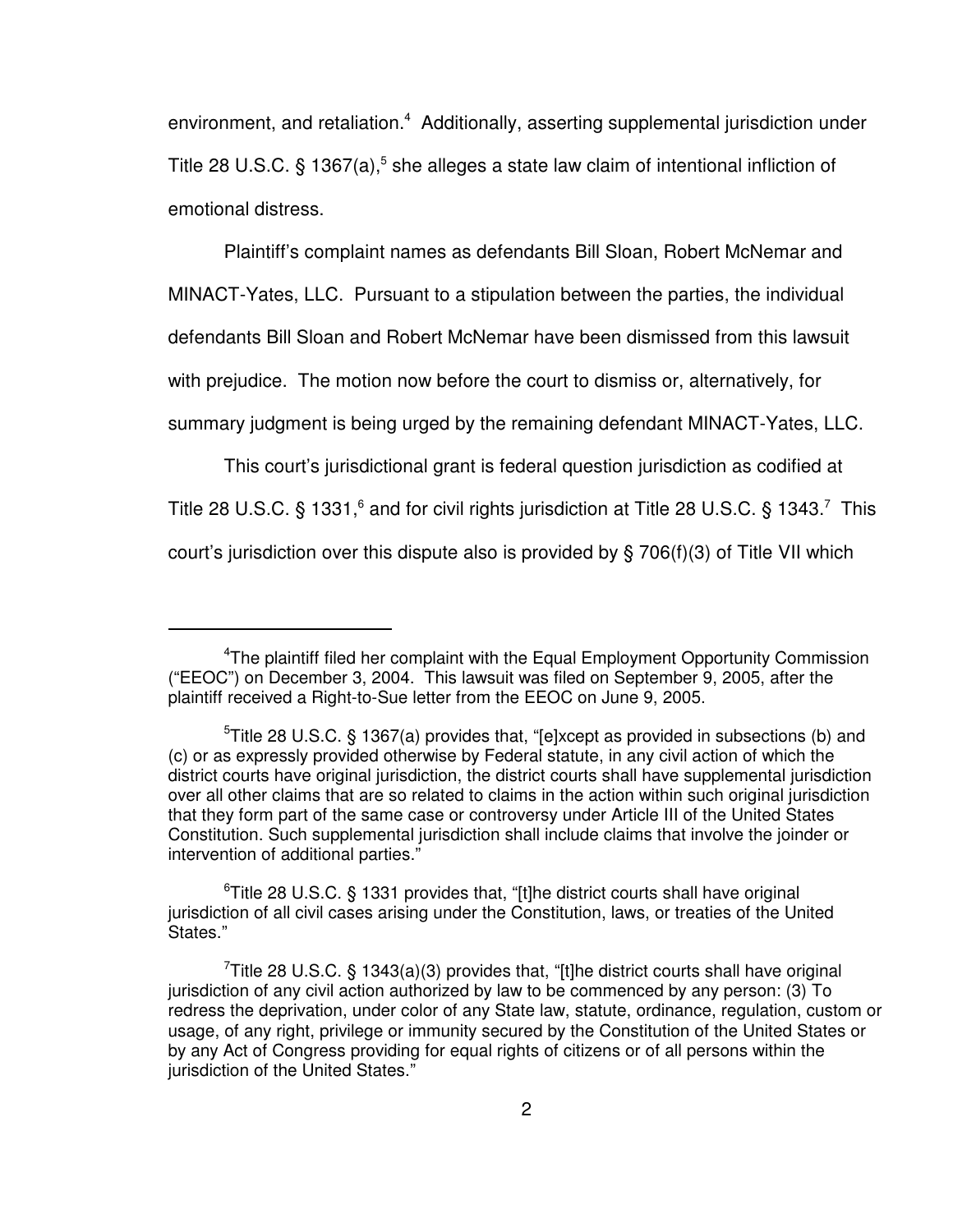establishes federal court jurisdiction over "actions brought under" Title VII. *See* Title 42 U.S.C. § 2000e-5(f)(3). 8

As earlier stated, plaintiff is *pro se*, having been separated from counsel back on October 1, 2007. Since then, she says she has sought to hire new counsel but has been unsuccessful.

#### *PRO SE* **PLAINTIFF**

Originally, plaintiff was represented by counsel. When counsel failed to appear for a scheduled hearing, the United States Magistrate Judge conducted a telephone conference with the plaintiff and her attorney on May 11, 2007, and concluded that the attorney should file a motion to withdraw from representing the plaintiff. On May 17, 2007, the Magistrate Judge again conducted a telephonic conference with the plaintiff and her attorney. The plaintiff informed the Magistrate Judge that she had contacted another attorney who had agreed to represent her in this matter. The Magistrate Judge then held the motion of her initial attorney to withdraw in abeyance until new counsel made an appearance in the case.

<sup>&</sup>lt;sup>8</sup>Title 42 U.S.C. § 2000e-5(f)(3) provides that "[e]ach United States district court and each United States court of a place subject to the jurisdiction of the United States shall have jurisdiction of actions brought under this subchapter. Such an action may be brought in any judicial district in the State in which the unlawful employment practice is alleged to have been committed, in the judicial district in which the employment records relevant to such practice are maintained and administered, or in the judicial district in which the aggrieved person would have worked but for the alleged unlawful employment practice, but if the respondent is not found within any such district, such an action may be brought within the judicial district in which the respondent has his principal office. For purposes of sections 1404 and 1406 of Title 28, the judicial district in which the respondent has his principal office shall in all cases be considered a district in which the action might have been brought."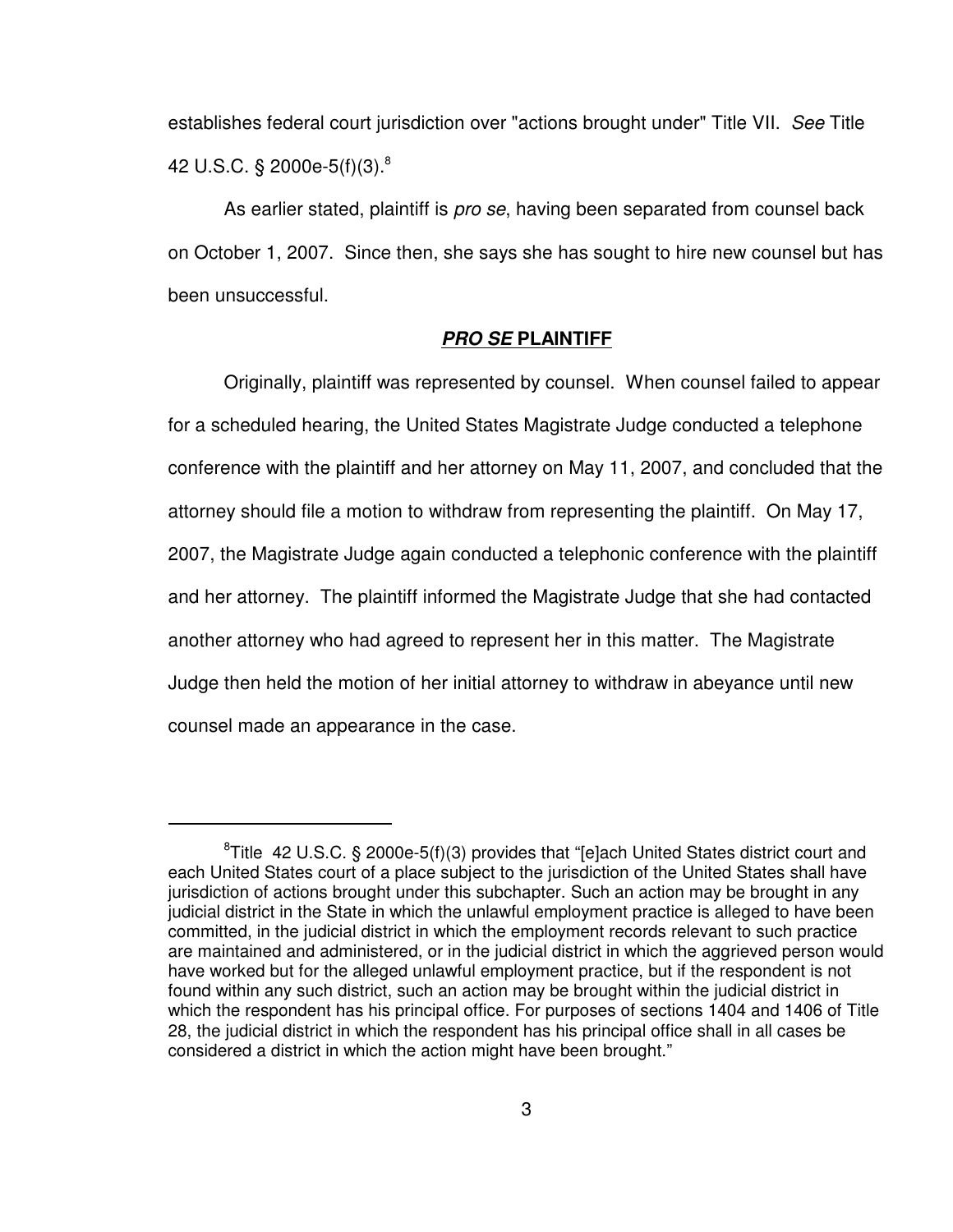On May 29, 2007, the plaintiff delivered a letter to the court explaining that her "new" attorney had decided not to represent the plaintiff in this case. On August 22, 2007, the plaintiff submitted a petition requesting permission to be her own attorney in this matter. Plaintiff's initial attorney in this case was permitted to withdraw on October 1, 2007.

Now, the plaintiff is proceeding *pro se*. A *pro se* litigant assumes a responsibility to learn and follow the applicable rules of procedure and in the event of noncompliance, must make a showing of good faith and establish some reasonable basis therefor. *See Winters v. Teledyne Movible Offshore, Inc.*, 776 F.2d 1304, 1306 (5th Cir. 1985); and *Systems Signs Supplies v. United States Dept. of Justice*, 903 F.2d 1011, 1013 (5th Cir. 1990). *Pro se* status alone is insufficient to establish good cause for noncompliance. *Id*. at 1013-14. The court may, however, consider it as a mitigating factor in favor of leniency. *Id*. at 1014.

### **PERTINENT FACTS**

Plaintiff, an African-American female, was employed by the defendant MINACT-Yates on January 11, 2004. Her employment ended on September 3, 2004, after her medical leave of absence expired. During the intervening time, says plaintiff, from the time she started her employment, until July 26, 2004, when she took a medical leave from her position at MINACT-Yates, she says she repeatedly was subjected to harassing sexual behavior of two supervisors, namely, the defendants Robert McNemar and Bill Sloan, now dismissed from this cause. Often, says plaintiff, she was asked to report to McNemar's office where, in the presence of Sloan, she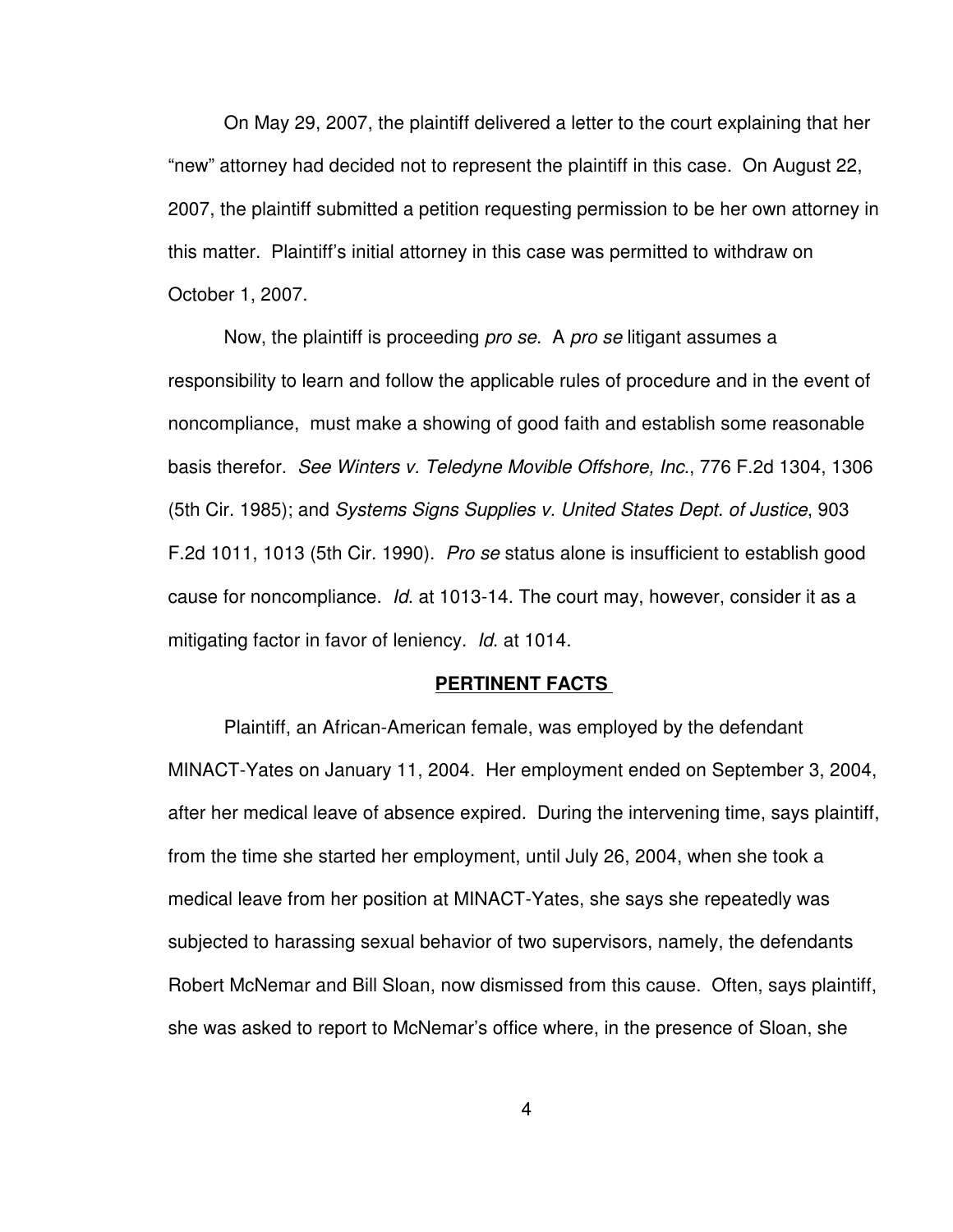would be asked to view pornographic pictures on a computer screen and to offer her comments. The plaintiff says that she did not encourage this activity and made clear that she did not want to participate.

On other occasions, says plaintiff, the defendant Bill Sloan, who is Caucasian, would ask her questions about her sexual preferences and the sexual practices of African-American men. Additionally, says plaintiff, Sloan would call the plaintiff at home to ask if the plaintiff would submit to having sex with him.

According to plaintiff, her mental health deteriorated from having to deal with Sloan's and McNemar's continued sexual harassment. Finally, says plaintiff, because she constantly was subjected to a hostile work environment, she took medical leave on July 26, 2004, and was terminated<sup>9</sup> on September 3, 2004, after expiration of her medical leave when she had failed to report to work.

On December 3, 2004, the plaintiff filed a charge of discrimination with the Equal Employment Opportunity Commission ("EEOC") alleging sexual harassment and retaliation. The plaintiff says she received a Notice of Right to Sue, dated June 9, 2005, from the EEOC, but the right-to sue letter does not appear to have been included in the record. The plaintiff filed this lawsuit on September 9, 2005.

The plaintiff charges that MINACT-Yates LLC knowingly acquiesced to the discrimination perpetrated against her, that the defendant failed to investigate these matters after being informed of the circumstances and refused to take any remedial

<sup>&</sup>lt;sup>9</sup>In her papers, plaintiff states in passing that she was terminated "while on medical leave," however, the facts show that she was terminated after she failed to report to work after her medical leave had expired. Indeed, in her complaint, plaintiff states that she "quit" her employment.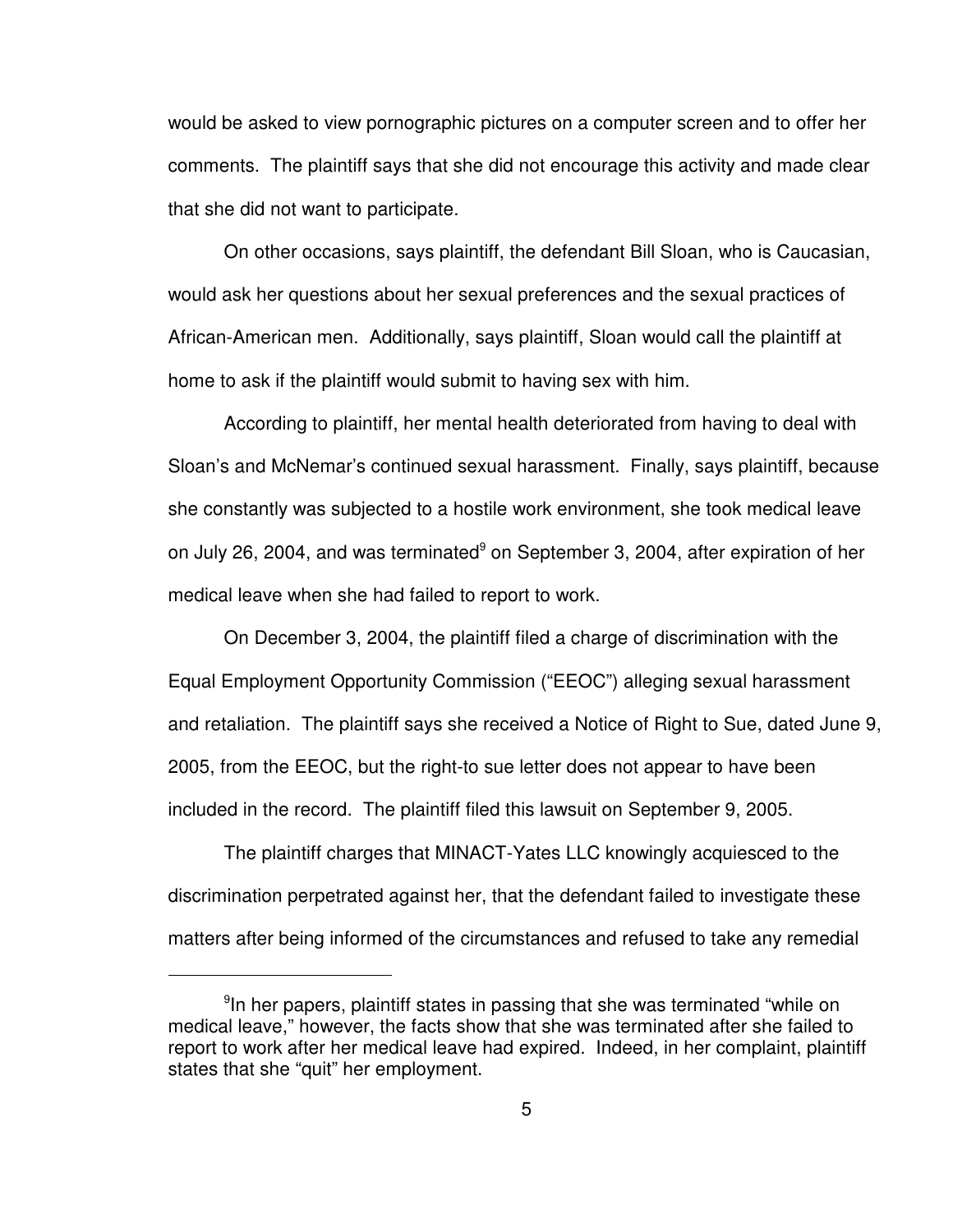action. The plaintiff seeks compensation for lost wages and benefits and for medical expenses incurred from being treated for both the physical and mental conditions allegedly caused by the conduct of defendant's employees, McNemar and Sloan. The plaintiff also asserts a claim for intentional infliction of emotional distress based upon the same alleged circumstances. Finally, as a predicate for punitive damages, the plaintiff charges that MINACT-Yates maliciously and recklessly disregarded the circumstances the plaintiff encountered while employed there.

#### **SUMMARY JUDGMENT STANDARD**

Federal Rule of Civil Procedure 56(c) provides for summary judgment if "the pleadings, depositions, answers to interrogatories and admissions on file, together with affidavits, if any, show that there is no genuine issue as to any material fact and that the moving party is entitled to a judgment as a matter of law." The moving party bears the initial burden of showing the absence of a genuine issue of material fact. *Anderson v. Liberty Lobby, Inc.*, 477 U.S. 242, 263, 106 S.Ct. 2505, 91 L.Ed.2d 202 (1986). An issue is genuine "if the evidence is such that a reasonable [trier of fact] could return a verdict for the non-moving party." *Id*. at 261. This court reviews the record by drawing all inferences most favorable to the party opposing the motion. *Matsushita Elec. Indus. Co. v. Zenith Radio Corp*., 475 U.S. 574, 587, 106 S.Ct. 1348, 89 L.Ed.2d 538 (1986). Once a moving party has met its burden, "an adverse party may not rest upon the mere allegations or denials of the adverse party's pleading, but the adverse party's response ... must set forth specific facts showing that there is a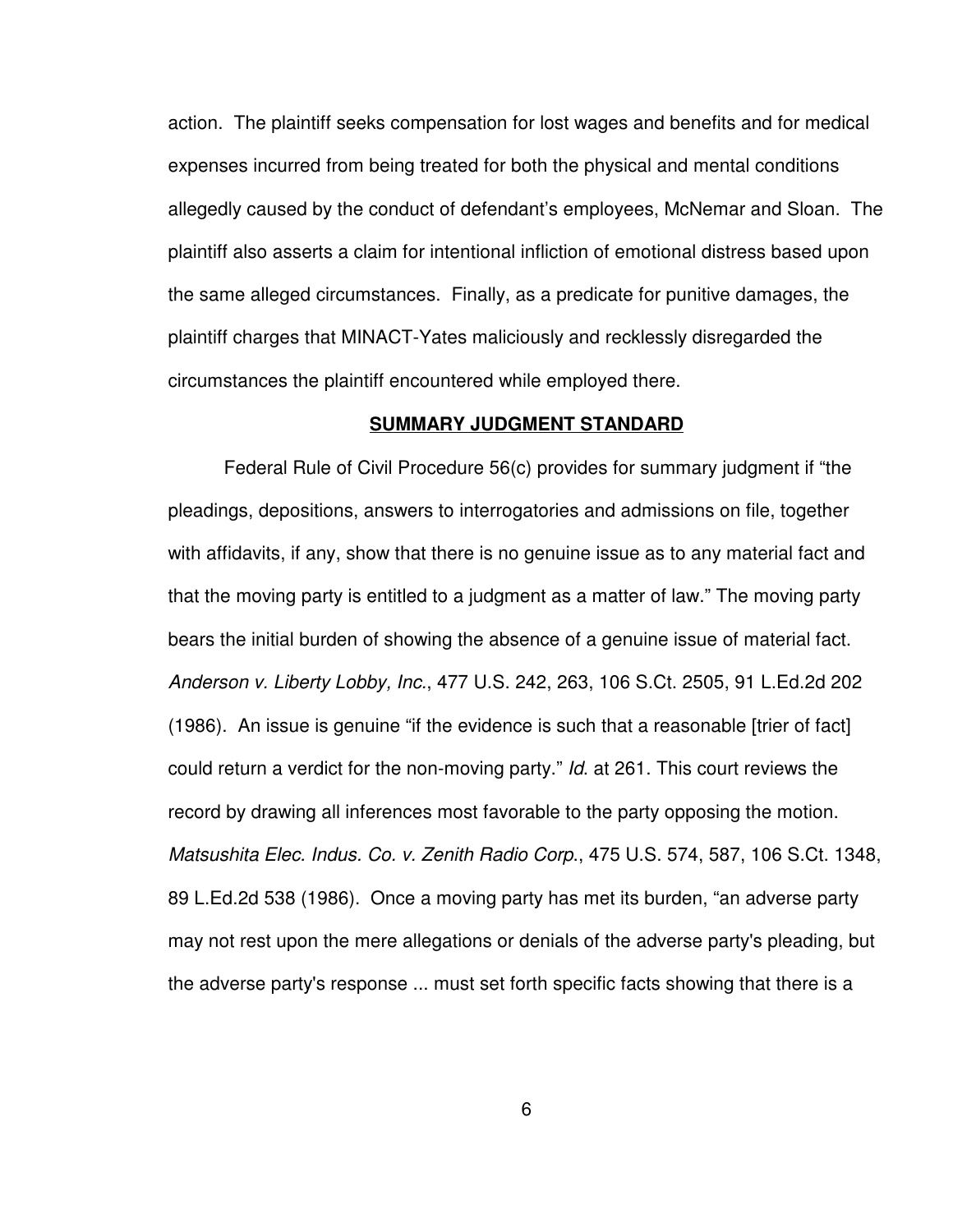genuine issue for trial" in accordance with Rule 56(e)(2)<sup>10</sup> of the Federal Rules of Civil Procedure. Assuming no genuine issue exists as to the material facts, the Court will then decide whether the moving party shall prevail solely as a matter of law. *Id*. The moving party is entitled to judgment as a matter of law if "the nonmoving party has failed to make a sufficient showing on an essential element of the nonmoving party's case with respect to which the nonmoving party has the burden of proof." *Celotex Corp. v. Catrett*, 477 U.S. 317, 323, 106 S.Ct. 2548, 91 L.Ed.2d 265 (1986).

# **THE MOTION OF MINACT-YATES, LLC, TO DISMISS OR FOR SUMMARY JUDGMENT**

## **A. Insufficient Service of Process**

MINACT-Yates first asserts that plaintiff failed to effectuate service of process upon defendants McNemar and Sloan. Inasmuch as the plaintiff's claims against these defendants have been dismissed, these issues now are moot.

## **B. Failure to File EEOC Charge Within 180 Days**

Next, MINACT-Yates argues that the plaintiff failed to file her charge with the

EEOC within the appropriate time period so as not to be barred by the statute of

limitations from pursuing this lawsuit. The EEOC filing requirement for Title VII cases

is contained in Title 42 U.S.C.  $\S$  2000e-5(e)(1)<sup>11</sup> and was intended by Congress to act

 $10$ Rule 56(e)(2) provides that, "[w]hen a motion for summary judgment is properly made and supported, an opposing party may not rely merely on allegations or denials in its own pleading; rather, its response must--by affidavits or as otherwise provided in this rule--set out specific facts showing a genuine issue for trial. If the opposing party does not so respond, summary judgment should, if appropriate, be entered against that party."

<sup>&</sup>lt;sup>11</sup>Title 42 U.S.C. § 2000e-5(e)(1) provides that, "[a] charge under this section shall be filed *within one hundred and eighty days after the alleged unlawful employment practice*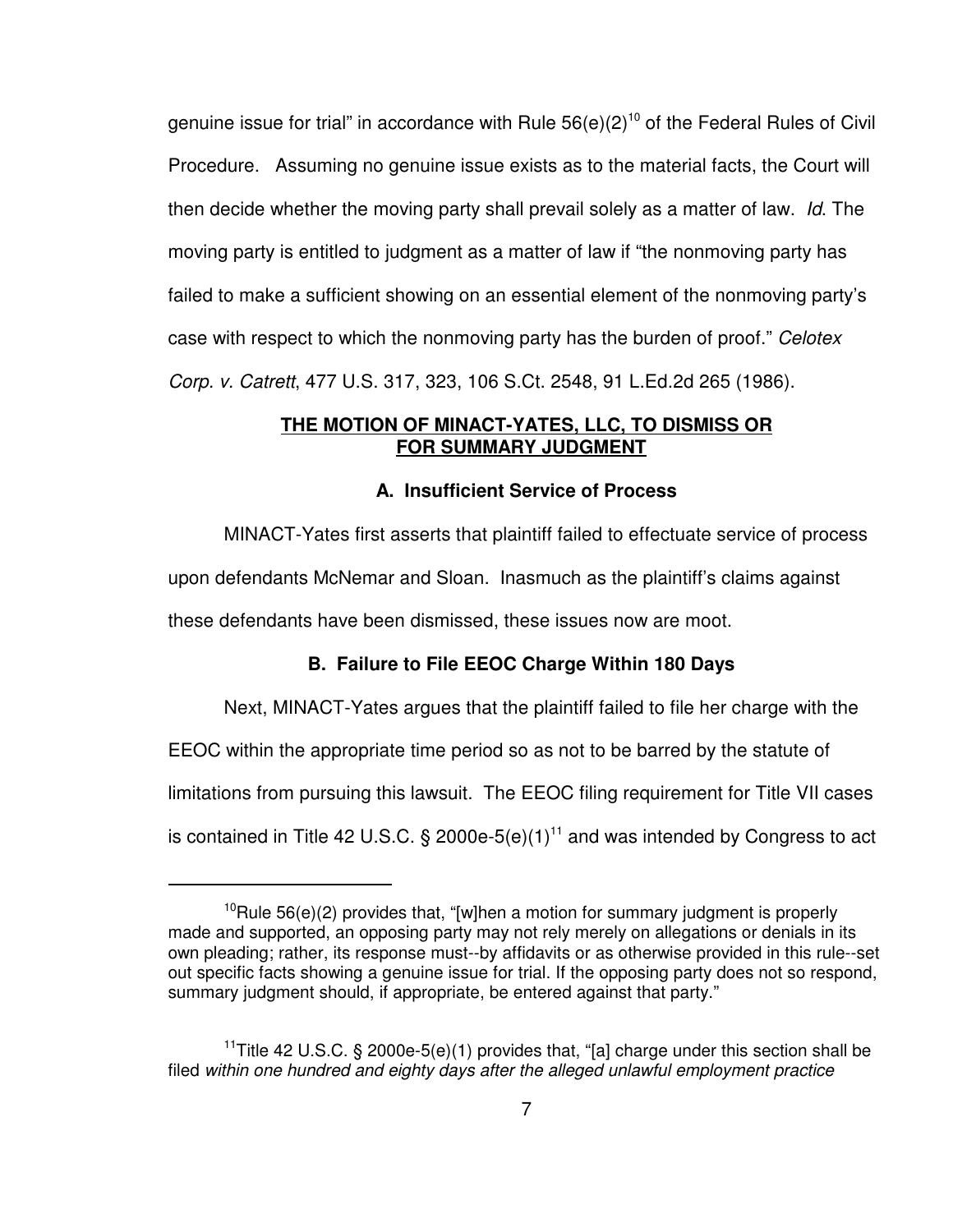as a statute of limitations. *Zipes v. Trans World Airlines, Inc.*, 455 U.S. 385, 393-94, 102 S.Ct. 1127, 71 L.Ed.2d 234 (1982). The statute dictates that the limitations period is 180 days after the occurrence of the alleged unlawful employment practice.

According to plaintiff, defendant MINACT-Yates acquiesced in the creation of a hostile or abusive work environment by the conduct perpetrated by Sloan and McNemar. Since plaintiff contends that such conduct is actionable under Title VII, this court agrees with defendant that plaintiff was required to file her charges with the EEOC within 180 days after the occurrence of the alleged illegal conduct. *Hood v. Sears Roebuck & Company*, 168 F.3d 231, 232 (5 th Cir. 1999), citing 42 U.S.C. § 2000e-5(e)(1) and *Zipes v. Trans World Airlines*, 455 U.S. 385, 393-94, 102 S.Ct. 1127, 71 L.Ed.2d 234 (1982).

At this point, we need to examine the plaintiff's complaint because several of her allegations therein are important in the court's resolution of the instant motion. In Paragraph VII of her complaint, plaintiff asserts that:

> Plaintiff began working for MINACT-Yates as an inventory analyst on or about January 4, 2004. Shortly thereafter, Defendant Sloan and Defendant McNemar began sexually harassing Plaintiff and **continued to do so until Defendant**

*occurred and notice of the charge (including the date, place and circumstances of the alleged unlawful employment practice) shall be served upon the person against whom such charge is made within ten days thereafter*, except that in a case of an unlawful employment practice with respect to which the person aggrieved has initially instituted proceedings with a State or local agency with authority to grant or seek relief from such practice or to institute criminal proceedings with respect thereto upon receiving notice thereof, such charge shall be filed by or on behalf of the person aggrieved within three hundred days after the alleged unlawful employment practice occurred, or within thirty days after receiving notice that the State or local agency has terminated the proceedings under the State or local law, whichever is earlier, and a copy of such charge shall be filed by the Commission with the State or local agency."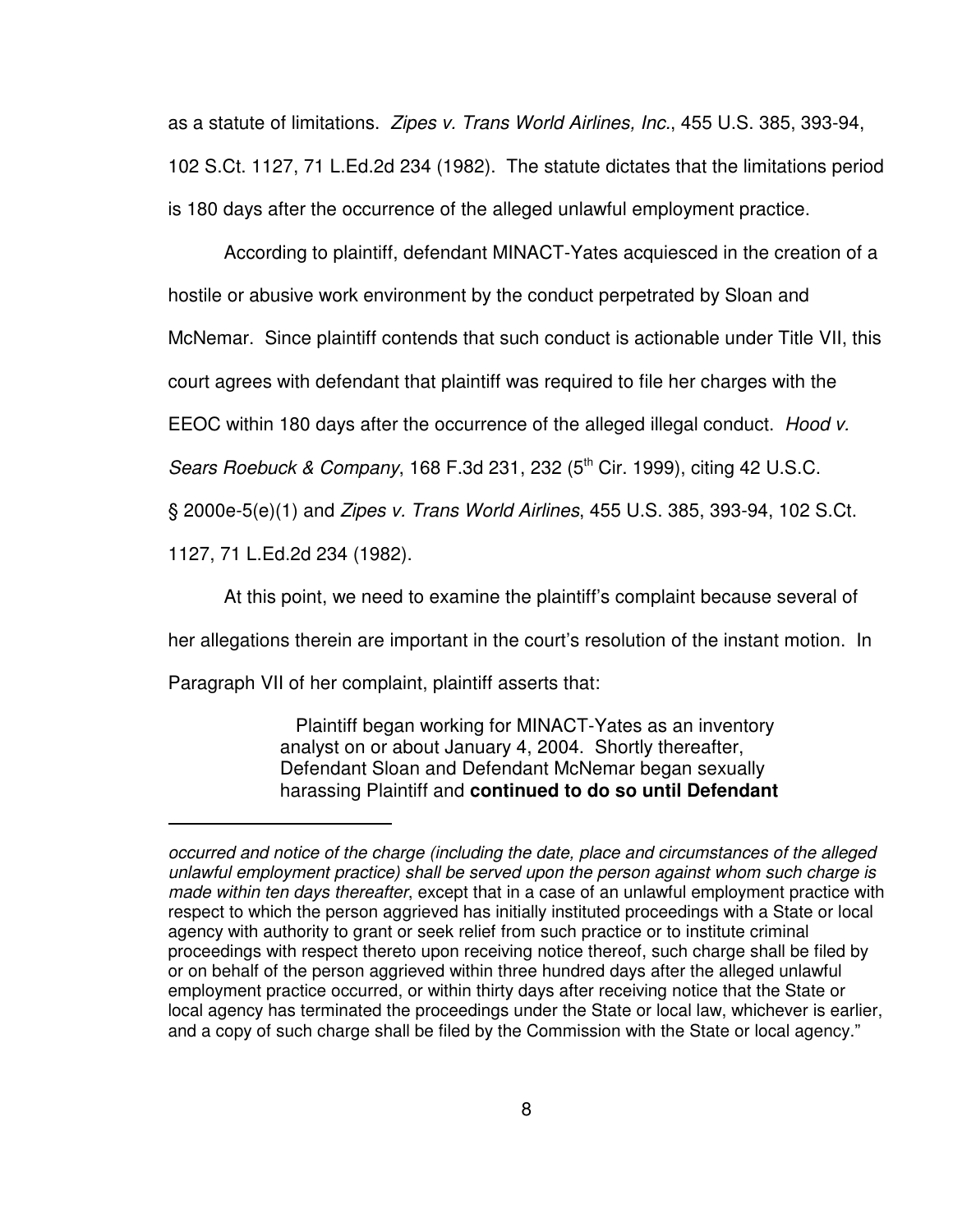**Sloan was transferred later that same year.** (Emphasis added).

In Paragraph VIII of her complaint, plaintiff recites the following:

Each and every time Plaintiff was asked to look at a pornographic picture or comment on the same, she would respond in a manner clearly indicating her lack of desire to participate in such viewing or discussion. Plaintiff's wishes, however, were consistently ignored by Defendants and Defendants continued to subject Plaintiff to the behavior described above **until she resigned her position**. (Emphasis added).

Then, in Paragraph IX of her complaint, plaintiff alleges the following:

Finally, in late 2004, Defendant Sloan was transferred to Smyrna, Tennessee; **he managed to request sex, however, one last time from Plaintiff before leaving.** (Emphasis added). Plaintiff denied Defendant Sloan's request, again.

In Paragraph XV, plaintiff alleges:

Although Plaintiff did not encourage, welcome, or consent to the harassment described in Plaintiff's statement of the facts in the above paragraphs in Count One, she endured the same due to her knowledge of the fact that Defendant Sloan was to be transferred and her fear of loss of employment.

In Paragraph XX, plaintiff alleges that:

The Plaintiff was forced to resign from her position, because she refused to participate in the sexual activity demanded by Defendants ... .

In this case, the plaintiff did not file her EEOC charge within 180 days as

required. The facts recited by the parties and by the plaintiff in her complaint establish

that the defendant McNemar and Sloan would be present when the plaintiff was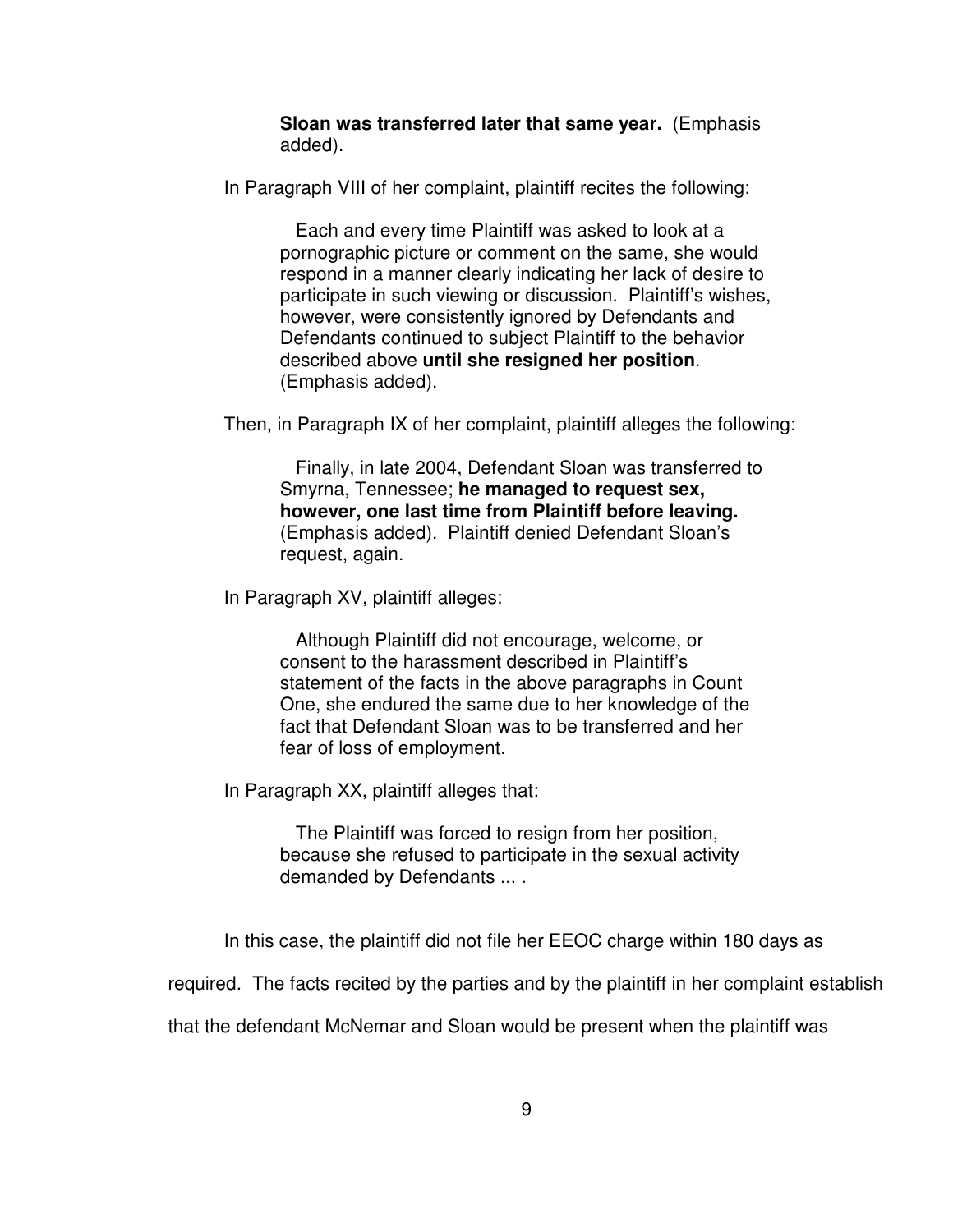summoned to McNemar's office to view pornographic photos on McNemar's computer; that Sloan engaged in many acts of offensive behavior until he was transferred to Tennessee on April 27, 2004; that McNemar's bad conduct may have continued until the plaintiff took medical leave; that the plaintiff took medical leave on July 26, 2004, and never returned to her job; and that the plaintiff filed her EEOC Charge regarding the conduct of Sloan and McNemar, and MINACT-Yates' alleged acquiescence, on December 3, 2004.

Of course, because this 180-day time limit operates as a statute of limitations, it is subject to equitable tolling. *Hood*, 168 F.3d at 232. The plaintiff has asserted in her complaint that her mental well-being was impaired by the conduct of the defendants Sloan and McNemar, but she makes no equitable tolling argument in her response to the motion to dismiss or for summary judgment. For instance, the plaintiff makes no claim and presents no supporting evidence that she was incapacitated to the point of being unable to file a timely EEOC Charge in this case. The Title VII plaintiff bears the burden of justifying equitable tolling, *Blumberg v. HCA Management Company*, 848 F.2d 642, 644 (5th Cir. 1988), and in the instant case the plaintiff has not done so.

Failure to file a charge with the EEOC within 180 days after the discriminatory conduct in question will preclude a subsequent civil lawsuit alleging Title VII discrimination. *Pruet Production Company v. Ayles*, 784 F.2d 1275, 1279 (5th Cir. 1986). Federal courts consistently have upheld this 180-day requirement as a precondition to filing suit in district court. *Julian v. City of Houston*, 314 F.3d 721 (5th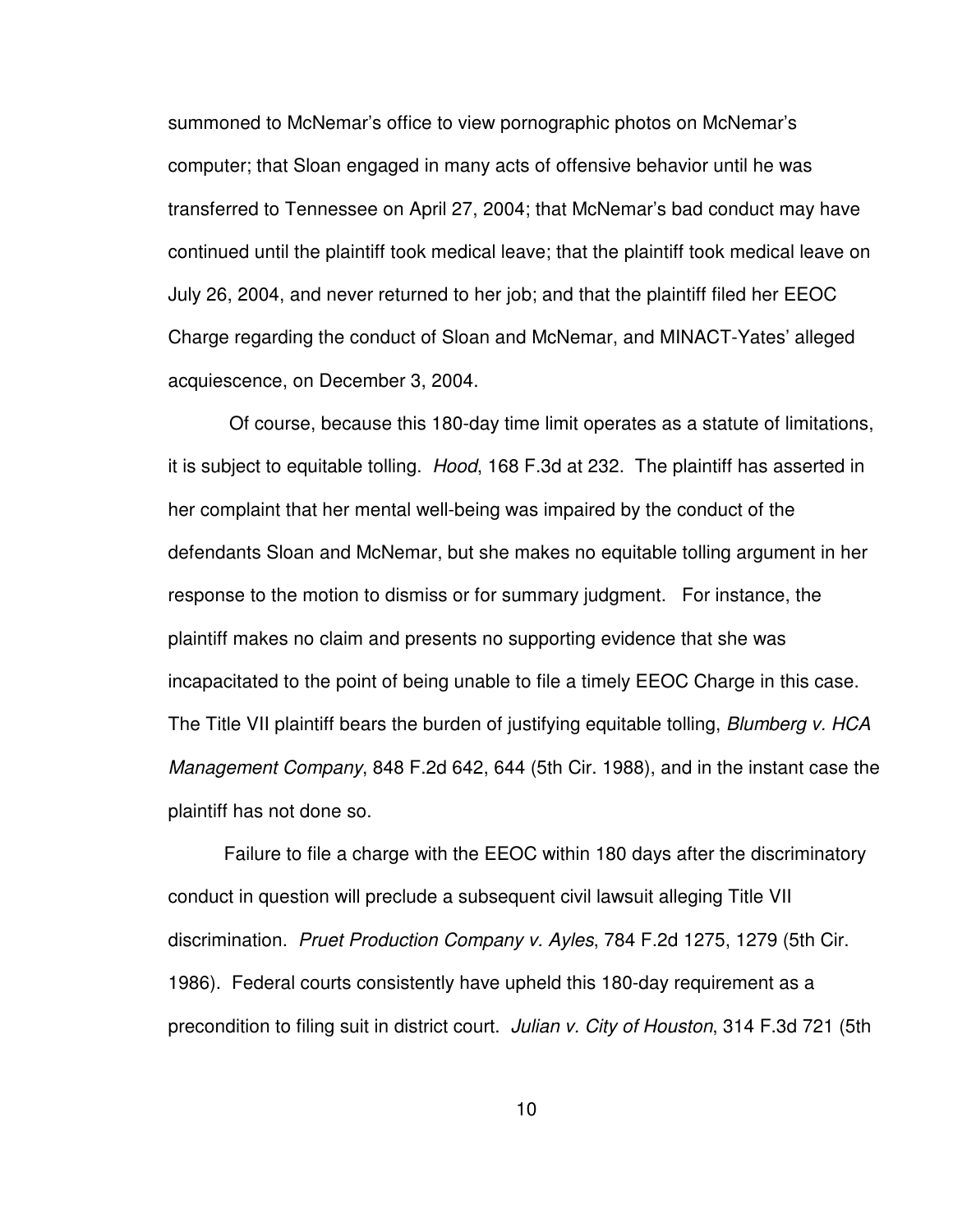Cir. 2002); *Pruet Production Co. v. Ayles*, at 1279; and *Cruce v. Brazosport Independent School District*, 703 F.2d 862, 864 (5th Cir. 1983).

This 180-day period begins to run when the employee receives notice of the allegedly discriminatory conduct or employment decision. *Vadie v. Mississippi State University*, 218 F.3d 365, 371 (5th Cir. 2000); *Rhodes v. Guiberson Oil Tools Division*, 927 F.2d 876, 878 (5th Cir. 1991). In the instant, case the plaintiff's employment with MINACT-Yates continued for a short time after Bill Sloan was transferred on April 27, 2004, until July 26, 2004, when she took medical leave. The plaintiff's complaint says that the sexual harassment she suffered ended when Sloan was transferred. So, if the plaintiff is held to this allegedly last day of sexual harassment when she knew or should have known of the egregious conduct in question, she may not rely upon the date when her employment actually ceased, either in July when she took leave or in September when she was terminated. *Ramirez v. City of San Antonio*, 312 F.3d 178, 181 (5th Cir. 2002); *Vadie*, 218 F.3d at 371; and *Pruet*, 784 F.2d at 1278-79.

Therefore, in light of the foregoing, this court must conclude that the plaintiff's Title VII claims, especially those based upon the conduct of defendant Sloan, are now precluded by the 180-day time limit provided in Title 42 U.S.C. § 2000e-5(e)(1).

Here, again we need to examine the plaintiff's complaint. In Paragraph VII of her complaint, plaintiff stated that the sexual harassment by defendants Sloan and McNemar continued until defendant Sloan was transferred later that year. If plaintiff meant this assertion, then plaintiff indeed has stated that all sexual harassment by both Sloan and McNemar ceased when Sloan was transferred on April 27, 2004.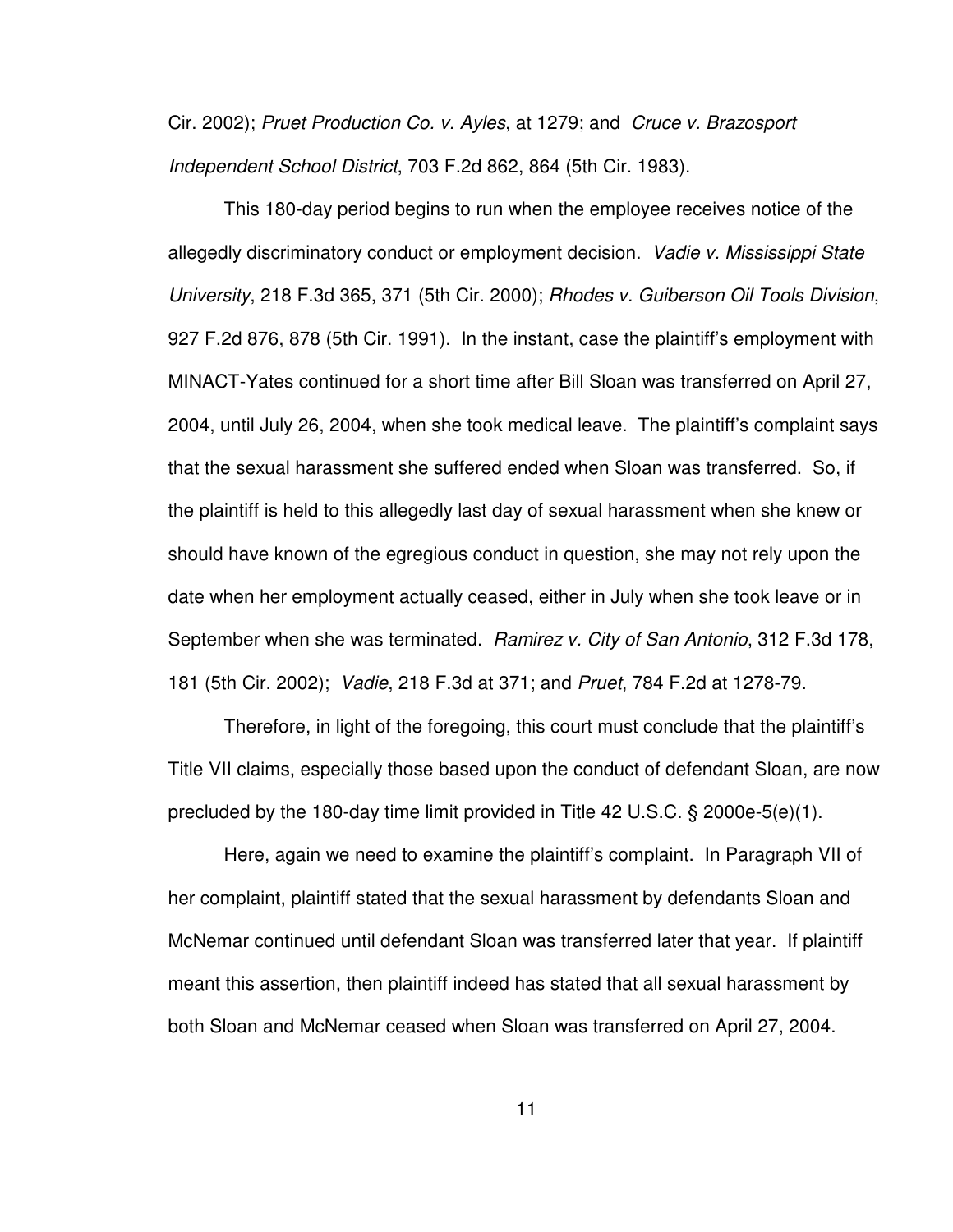Accordingly, plaintiff's Title VII claims against MINACT-Yates predicated on the conduct of both Sloan and McNemar, would now be precluded by the 180-day time limit.

Read liberally, however, plaintiff's complaint could be viewed as alleging that McNemar's alleged misconduct continued after Sloan was transferred. Her complaint charges that because of the harassment, she had to seek medical treatment. The question, then, is whether plaintiff's charge to EEOC was timely when viewed from the last possible occasion of McNemar's alleged misconduct. Plaintiff may be contending that this misconduct was ongoing and forced her to seek medical leave. If so, we need measure the 180-day time period from the date of her medical leave until the date she filed her EEOC charge. She says that she took medical leave on July 26, 2004, and that she filed her EEOC charge on December 3, 2004. As such, plaintiff's charge with the EEOC would have been timely if predicated on the alleged misconduct of defendant McNemar.

In summary, this court finds that defendant MINACT-Yates' motion for summary judgment relative to the 180-day time limit should be granted in part and denied in part. The court grants the motion relative to any alleged misconduct plaintiff attributes to Sloan, but denies the motion relative to any misconduct attributed to McNemar.

### **C. Whether The Complaint Asserts Actionable Sexual Harassment**

Defendant MINACT-Yates points the court to *Duncan v. General Motors Corporation*, 300 F.3d 928, 934-35 (8th Cir. 2002), *cert. denied,* 538 U.S. 994, 123 S.Ct. 1789, 155 L.Ed.2d 695 (2003). MINACT-Yates contends that the list of cases collected in that opinion which have rejected hostile work environment claims should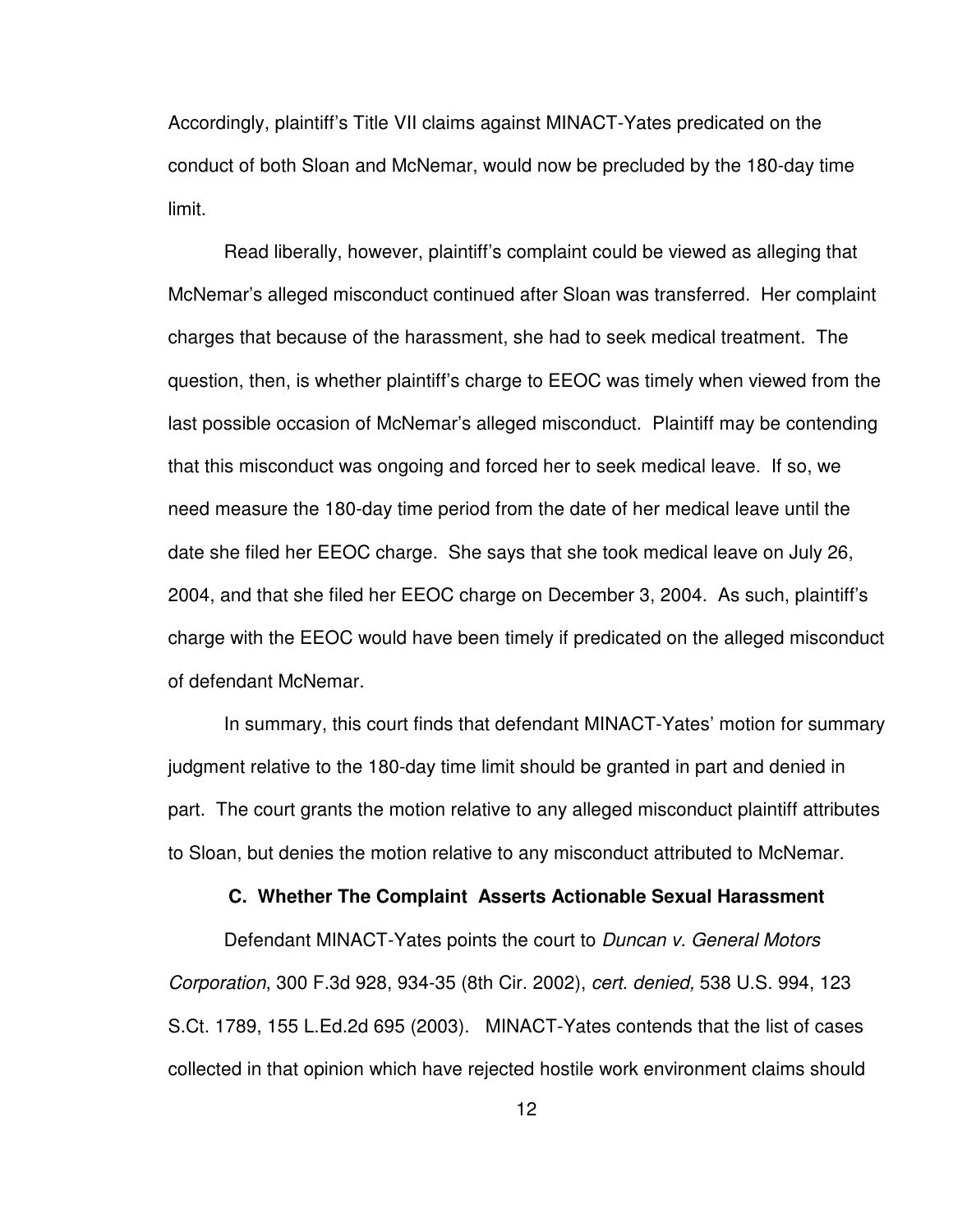persuade the court that the conduct set out in the plaintiff's complaint does not arise to the appropriate standard for a showing of sexual harassment. For instance, the *Duncan* Court cited *Shepherd v. Comptroller of Public Accounts*, 168 F.3d 871, 872, 874 (5th Cir.), *cert. denied*, 528 U.S. 963, 120 S.Ct. 395, 145 L.Ed.2d 308 (1999), where the plaintiff endured over a two-year period such comments as, "your elbows are the same color as your nipples," other comments about the plaintiff's thighs, repeated touching of plaintiff's arm, and attempts to look down the plaintiff's dress. This conduct, said the Fifth Circuit, was insufficient to support a hostile work environment claim. 12

Since this court has determined that the alleged misconduct of Sloan is no longer before the court because of the 180-day limitations rule, this court applies the jurisprudence of this section solely to the alleged misconduct of defendant McNemar. What is that misconduct? According to plaintiff, defendant McNemar "repeatedly and

<sup>&</sup>lt;sup>12</sup>Other cases cited in the *Duncan* opinion which found apparently egregious behavior to be insufficient for a sexual harassment charge include *Adusumilli v. City of Chicago*, 164 F.3d 353, 357, 361-62 (7th Cir.1998) (holding conduct insufficient to support hostile environment claim when employee teased plaintiff, made sexual jokes aimed at her, told her not to wave at police officers "because people would think she was a prostitute," commented about low-necked tops, leered at her breasts, and touched her arm, fingers, or buttocks on four occasions), *cert. denied*, 528 U.S. 988, 120 S.Ct. 450, 145 L.Ed.2d 367 (1999); *Black v. Zaring Homes, Inc.*, 104 F.3d 822, 823-24, 826 (6th Cir.) (reversing jury verdict and holding behavior merely offensive and insufficient to support hostile environment claim when employee reached across plaintiff, stating "[n]othing I like more in the morning than sticky buns" while staring at her suggestively; suggested to plaintiff that a parcel of land be named "Hootersville," "Titsville," or "Twin Peaks"; and asked "weren't you there Saturday night dancing on the tables?" while discussing property near a biker bar), cert. denied, 522 U.S. 865, 118 S.Ct. 172, 139 L.Ed.2d 114 (1997); and *Weiss v. Coca-Cola Bottling Co.*, 990 F.2d 333, 337 (7th Cir.1993) (holding no sexual harassment when plaintiff's supervisor asked plaintiff for dates, asked about her personal life, called her a "dumb blond," put his hand on her shoulder several times, placed "I love you" signs at her work station, and attempted to kiss her twice at work and once in a bar).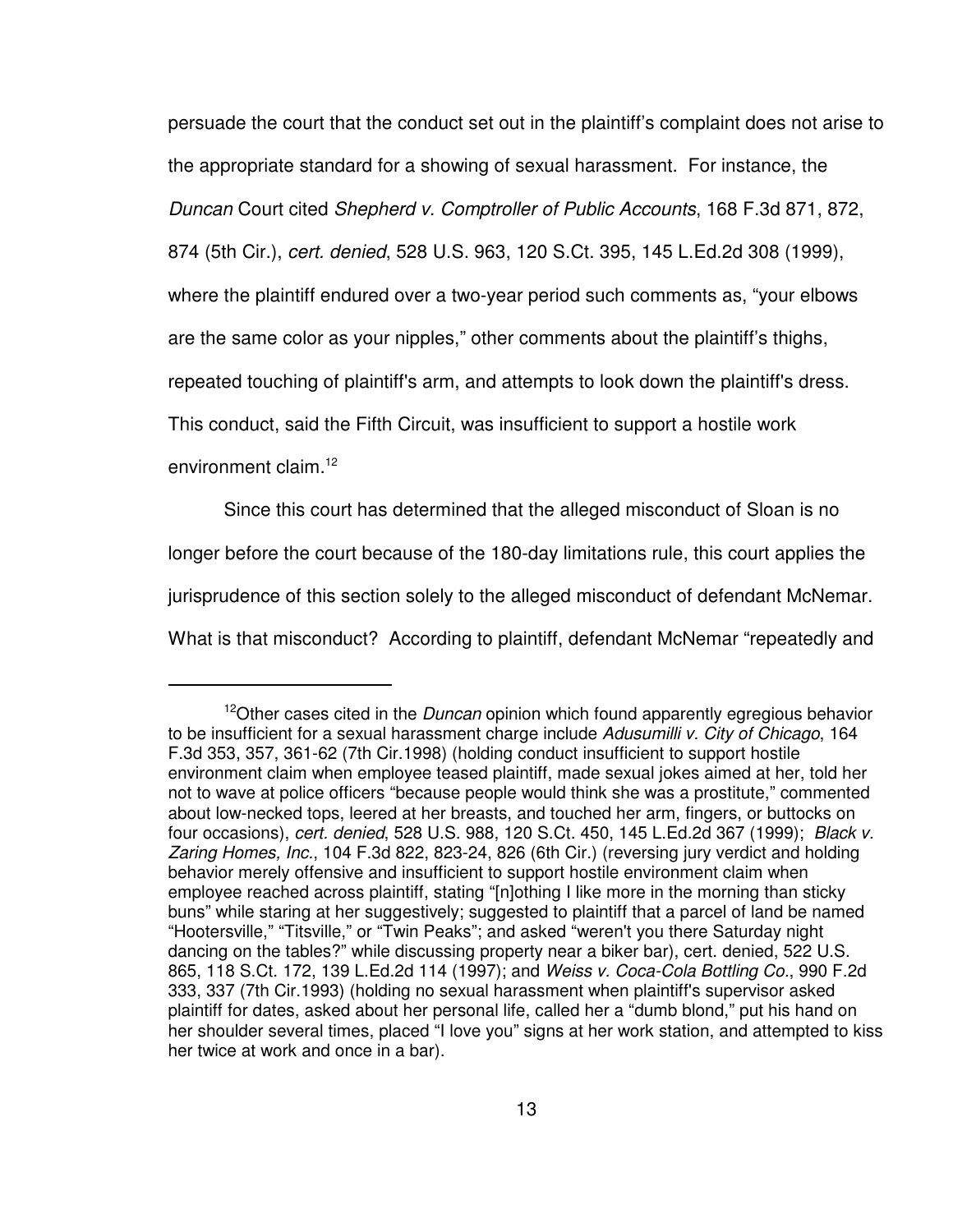routinely asked plaintiff and other workers to come into his office and look at pornographic pictures on his computer." She says that defendant McNemar would ask plaintiff to make comments about the pictures. Defendant Sloan, she contends, harassed plaintiff "in a more aggressive and relentless manner ... ." So, with regard to McNemar's alleged misconduct, plaintiff alleges that he created a hostile work environment by asking her to look at pornographic pictures. She does not allege that she was forced to look at any such images, nor even what they were. This court is persuaded that McNemar's alleged misconduct alone cannot support a hostile work environment claim.

### **D. Infliction Of Emotional Distress Claim Time-Barred**

The plaintiff's complaint asserts in Count Two a claim of intentional infliction of emotional distress under Mississippi law. In addressing this claim, this court applies Mississippi's substantive law as required by *Erie Railroad Company v. Tompkins*, 304 U.S. 64, 78, 58 S.Ct. 817, 82 L.Ed. 1188 (1938) (requiring that a federal court apply state law to matters not governed by federal law).

Claims for intentional infliction of emotional distress are governed by Mississippi's one-year statute of limitations, Mississippi Code Ann. § 15-1-35 (Rev. 2002); <sup>13</sup> *Randolph v. Lambert*, 926 So.2d 941, 945 (Miss. App. 2006). 14 In the instant

<sup>&</sup>lt;sup>13</sup>Mississippi Code Ann. § 15-1-35 provides that, "[a]ll actions for assault, assault and battery, maiming, false imprisonment, malicious arrest, or menace, and all actions for slanderous words concerning the person or title, for failure to employ, and for libels, shall be commenced within one (1) year next after the cause of such action accrued, and not after."

<sup>&</sup>lt;sup>14</sup>Negligent infliction of emotional distress has a three-year statute of limitations under Mississippi law, MCA § 15-1-49, providing that, "[a]ll actions for which no other period of limitation is prescribed shall be commenced within three (3) years next after the cause of such action accrued, and not after." *See Randolph v. Lambert*, 926 So.2d at 946. The plaintiff's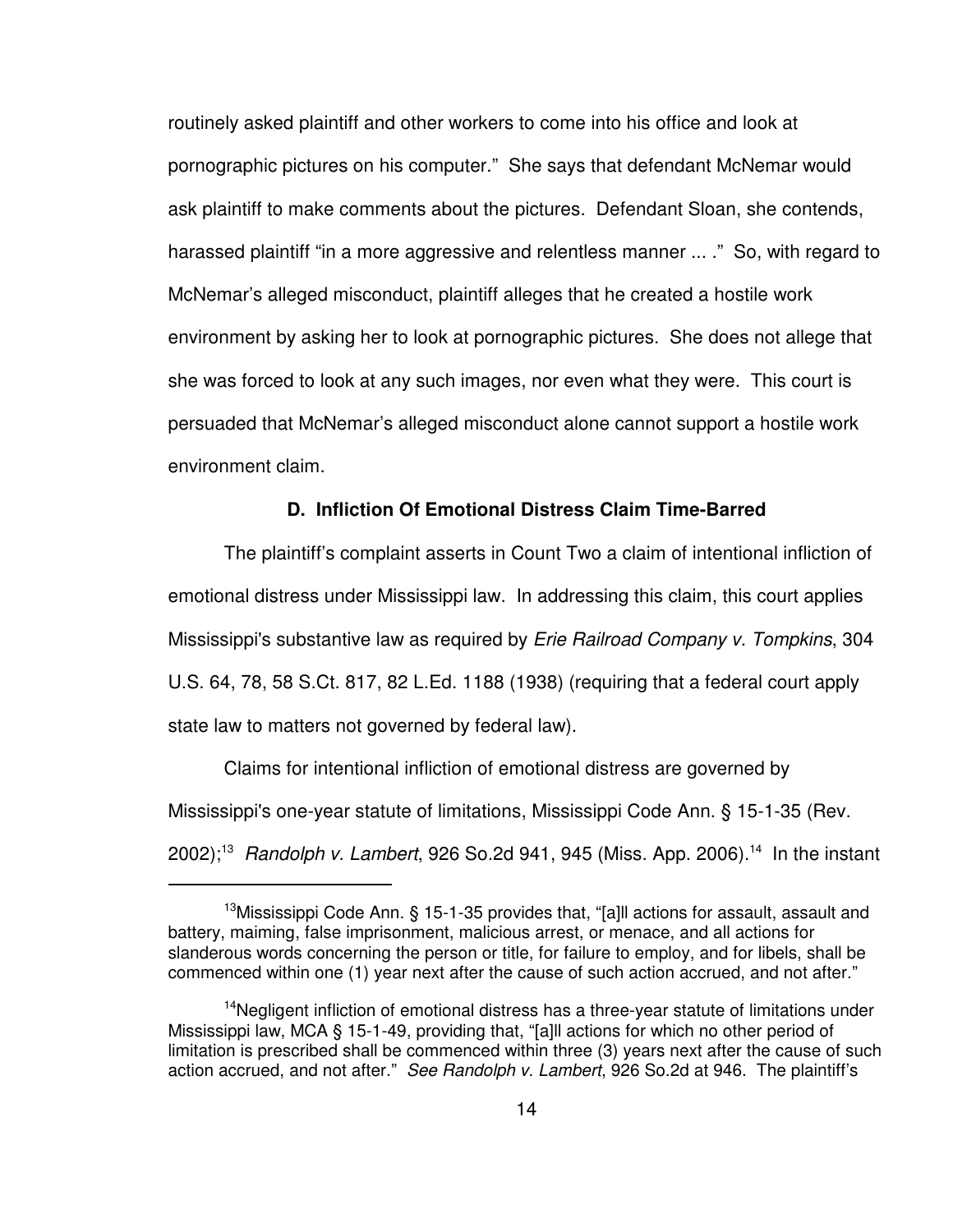case, says MINACT-Yates, the plaintiff did not file her complaint in this court until September 9, 2005, while the infliction of emotional distress complained by the plaintiff would have ended after she left her employment on July 26, 2004. Thus, says MINACT-Yates, the plaintiff would have had to file this claim by July 26, 2005, in order for it to be timely.

This court agrees and in doing so allows a liberal application of the statute of limitations to this claim. Ordinarily, the court computes the limitation period from the date of the misconduct until the filing of the lawsuit. *Citifinancial Mortgage Co., Inc. v. Washington*, 967 So.2d 16, 19 (Miss. 2007). If the claim is a continuing tort, the statute of limitations does not begin to run until the date of the last injury. *Smith v. Sneed*, 638 So.2d 1252, 1255 (Miss. 1994). A continuing tort is a tort that is "inflicted over a period of time; it involves a wrongful conduct that is repeated until desisted, and each day creates a separate cause of action." *Stevens v. Lake*, 615 So.2d 1177, 1183 (Miss. 1993).

In the instant case, the date of the plaintiff's last injury was July 26, 2004, the date she left her employment on medical leave of absence. As earlier stated, the misconduct attributable to Sloan ended in April, 2004, but if we assume that plaintiff's allegation embraces alleged misconduct by McNemar which continued until July 26, 2004, we would have to apply our yardstick from that date. Inasmuch as plaintiff filed this lawsuit on September 9, 2005, her claim of infliction of emotional distress is timebarred by Miss. Code Ann. § 15-1-35.

complaint raises no claim of negligent infliction.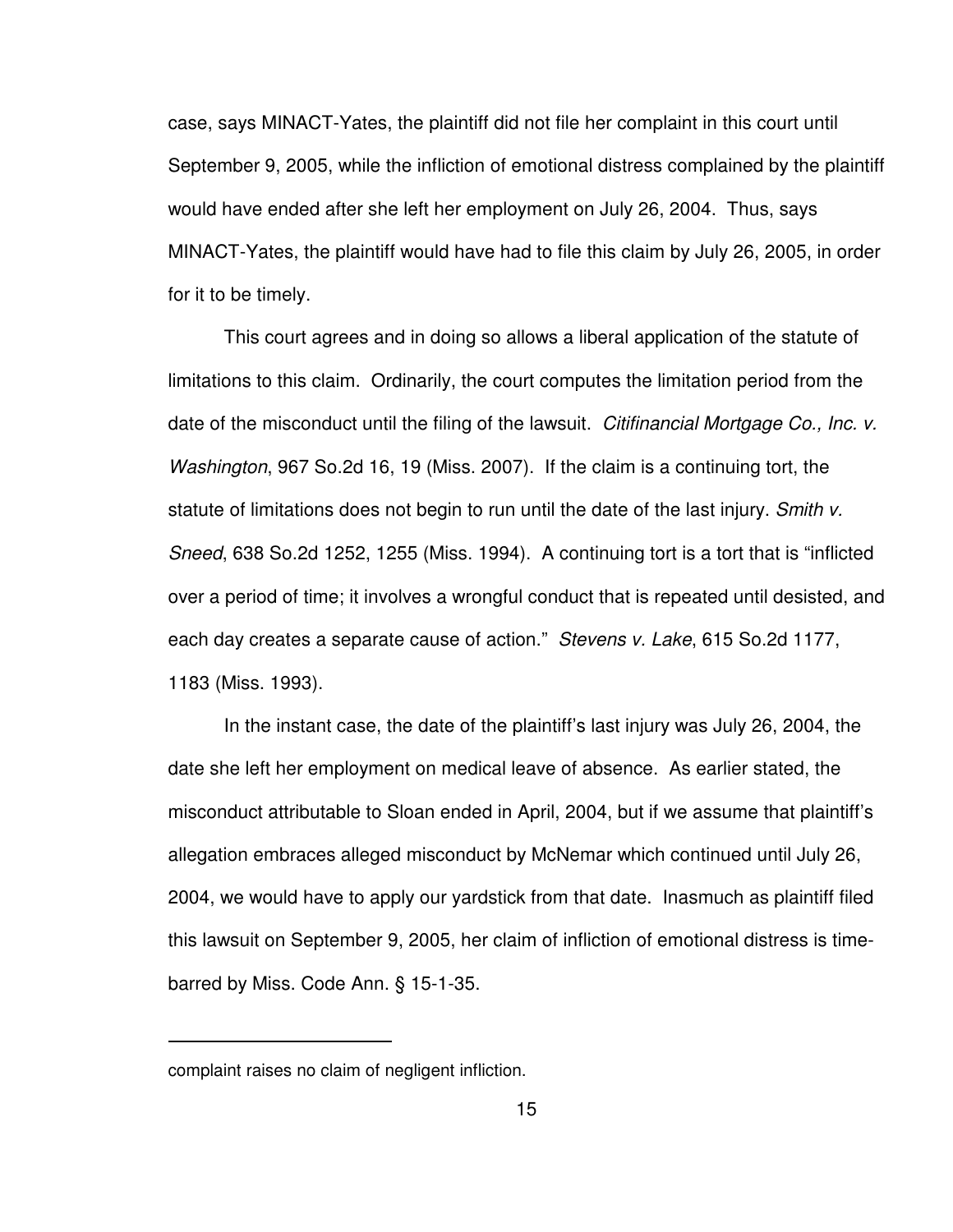This statute of limitations for this claim is not affected by the pendency of the plaintiff's administrative charge with the EEOC. *Dupree v. Hutchins Brothers*, 521 F.2d 236, 238 (5th Cir. 1975), citing *Johnson v. Railway Express Agency, Inc.*, 421 U.S. 454, 95 S.Ct. 1716, 44 L.Ed.2d 295 (1975). As the Supreme Court explained in *Johnson*, Congress did not intend Title VII proceedings to delay independent avenues of redress. *Johnson*, 421 U.S. at 461, 95 S.Ct. at 1720.

## **E. Whether The Complaint Asserts Sufficiently Outrageous Conduct Relative To McNemar**

MINACT-Yates submits that even if the plaintiff's intentional infliction of emotional distress claim is not time-barred, plaintiff's claim founded upon sexual harassment does not meet the extreme and outrageous conduct required to support a claim of intentional infliction of emotional distress. *Runty v. Arkansas Freightways, Inc.*, 16 F.3d 649, 654 (5th Cir. 1994); *Wilson v. Monarch Paper Company*, 939 F.2d 1138, 1145 (5th Cir. 1991). The State of Mississippi, says MINACT-Yates, imposes a very high standard for these claims, requiring proof that a defendant's conduct was wanton and wilful to a degree that evokes outrage or revulsion, citing *Hatley v. Hilton Hotels Corporation*, 308 F.3d 473, 476 (5th Cir. 2002). The plaintiff, argues MINACT-Yates, must prove "acts so outrageous in character, and so extreme in degree, as to go beyond all possible bounds of decency, and to be regarded as atrocious, and utterly intolerable in a civilized community." *Speed v. Scott*, 787 So.2d 626, 630 (Miss. 2001).

The conduct alleged by the plaintiff in her complaint is summarized by MINACT-Yates as follows: (1), McNemar repeatedly and routinely asked persons,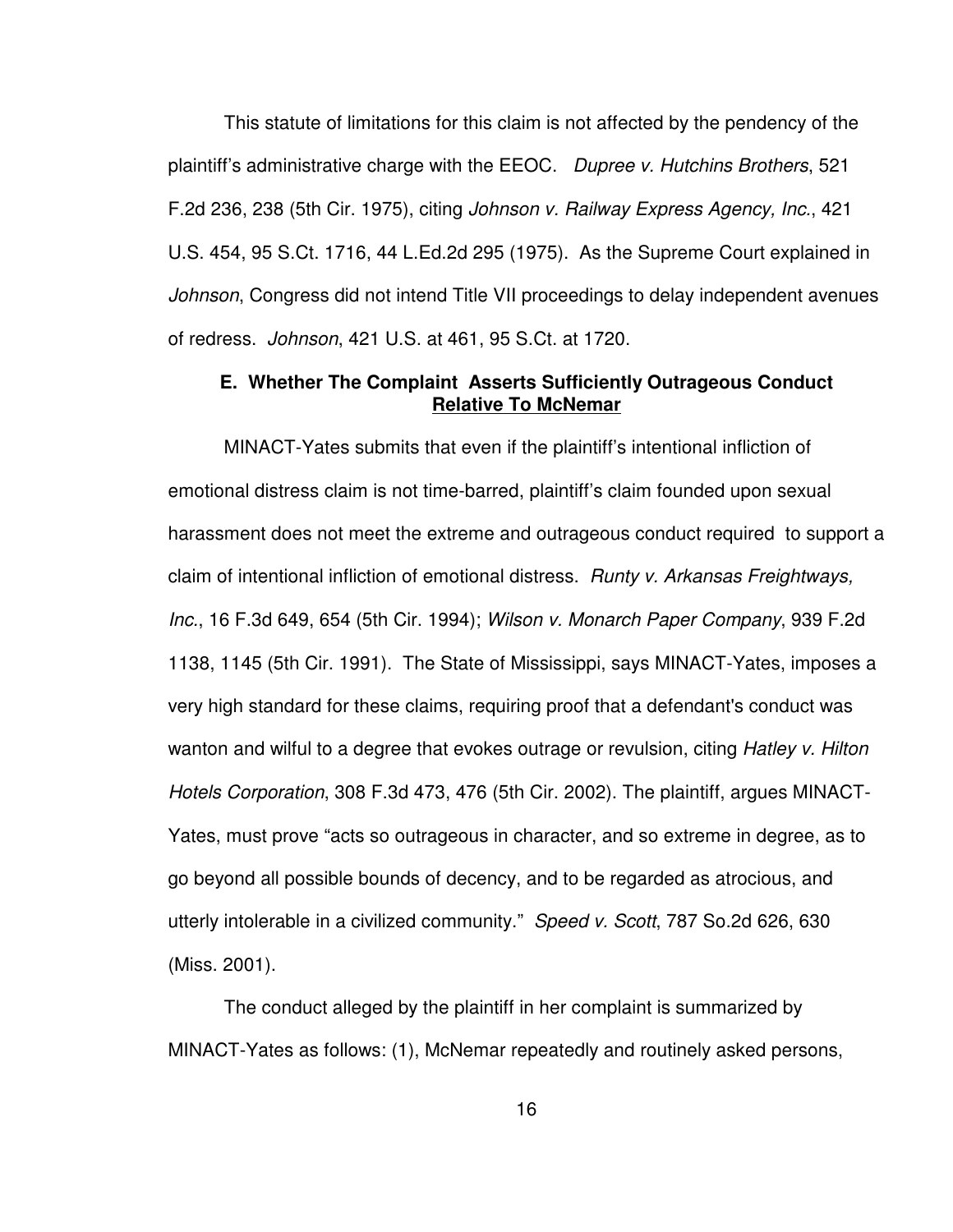including the plaintiff and Bill Sloan, to come to his office to view pornographic pictures; (2), McNemar and Sloan asked the plaintiff to look at the pictures and offer comments; (3), Sloan asked the plaintiff about her sexual preferences and activities; (4), Sloan regularly commented on how beautiful he believed African-American women to be and how he intended to have sex with an African-American female; (5), Sloan asked about the sexual practices of African-American men and distinguished his own sexual practices; (6) Sloan began to request sex from the plaintiff by calling her at home; and that (7), the defendant MINACT-Yates ignored the plaintiff's complaints about this conduct. MINACT-Yates characterizes this conduct as nothing more than an employment dispute, and, if more than that, still not so outrageous as to support plaintiff's intentional infliction of emotional distress claim.

The court need not address in full the above argument of MINACT-Yates since defendant Sloan has been dismissed from this action. Accordingly, this court looks only at the alleged misconduct of defendant McNemar. This court is persuaded that under Mississippi law McNemar's misconduct, as alleged, would not support plaintiff's claim of intentional infliction of emotional distress.

#### **F. Whether Count Three Of The Complaint States A Claim**

MINACT-Yates submits that the plaintiff's Third Count in her complaint raises no actionable claim and merely asserts that by their conduct the defendants acted in willful, malicious and reckless disregard for the plaintiff's rights. This bare assertion, says MINACT-Yates, is the plaintiff's attempt to bolster a punitive damages claim.